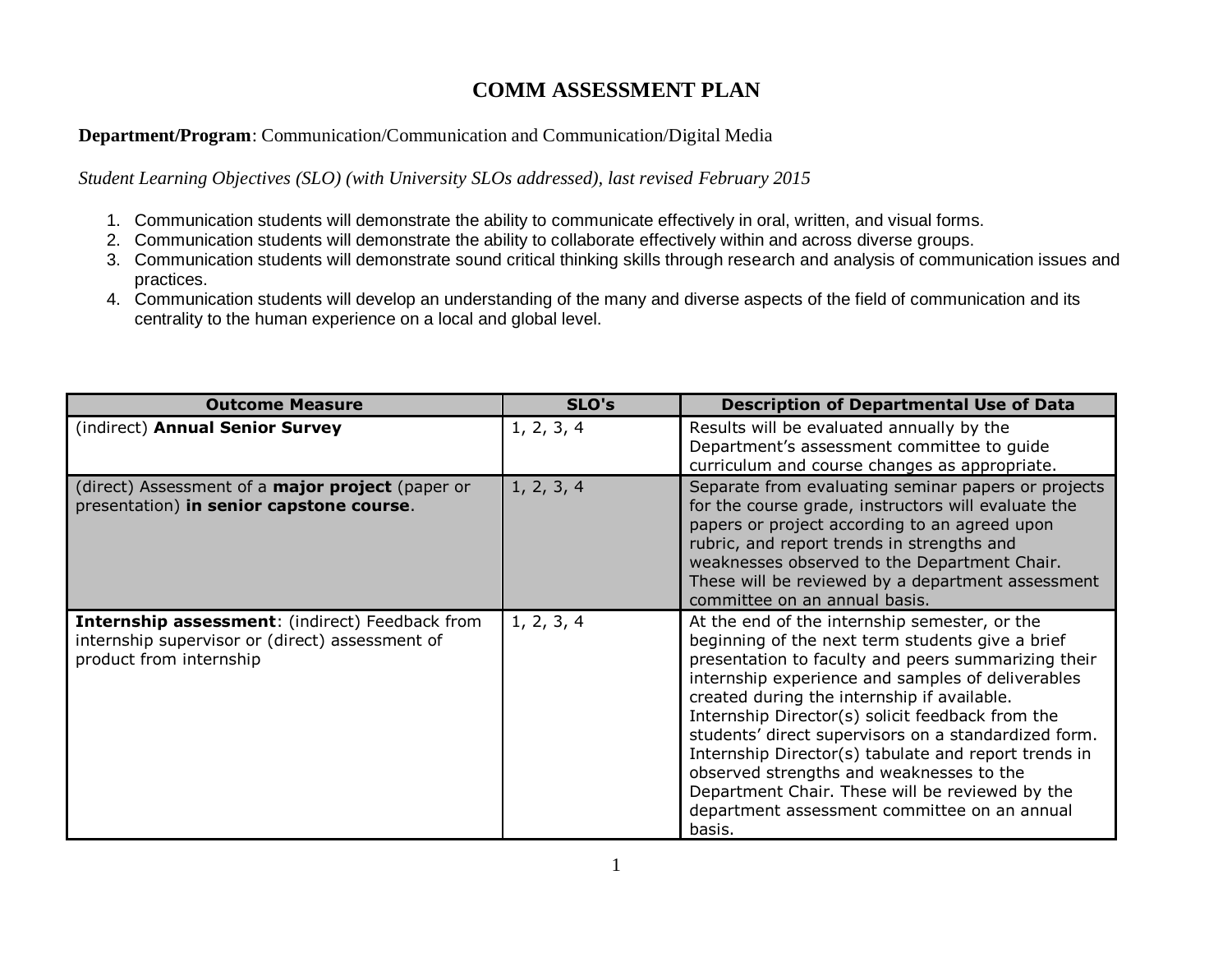**1. Results—**Review activities and findings by completing the Assessment Activities Table below. You can also provide a brief discussion afterward if you feel it would help the committee understand your assessment activities and findings during this cycle.

## **Assessment Activities Table**

| This year we assessed<br>$SLO(s)$                                                                                   | using Outcome<br>Measure(s) (OMs).                                     | <b>Findings:</b>                                                         | <b>Strategies for</b><br><b>Improvement</b>              |
|---------------------------------------------------------------------------------------------------------------------|------------------------------------------------------------------------|--------------------------------------------------------------------------|----------------------------------------------------------|
| (list each SLO in its own row)                                                                                      | (See Report Instructions for<br>description and example)               | program-performance for<br>these SLOs, as indicated by<br>these OMs, is: | (in selected areas):                                     |
|                                                                                                                     | Direct OM(s):                                                          | <b>Excellent/Satisfactory/Need</b><br>s Improvement                      | (See Report Instructions for<br>description and example) |
|                                                                                                                     | Indirect OM(s):                                                        | (See Report Instructions for<br>description and example)                 |                                                          |
| 1. Communication students<br>will demonstrate the ability to<br>communicate effectively in                          | Direct OM:<br>COMM-499 Rubric                                          |                                                                          |                                                          |
| oral, written, and visual forms.                                                                                    | Indirect:<br><b>Internship Evaluations</b>                             |                                                                          |                                                          |
| 2. Communication students<br>will demonstrate the ability to<br>collaborate effectively within                      | Direct OM:<br>COMM-499 Rubric                                          |                                                                          |                                                          |
| and across diverse groups.                                                                                          | Indirect:<br><b>Internship Evaluations</b>                             |                                                                          |                                                          |
| 3. Communication students<br>will demonstrate sound critical<br>thinking skills through<br>research and analysis of | Direct OM:<br>COMM-499 Rubric                                          |                                                                          |                                                          |
| communication issues and<br>practices.                                                                              | Indirect:<br><b>Internship Evaluations</b>                             |                                                                          |                                                          |
| 4. Communication students<br>will develop an understanding<br>of the many and diverse<br>aspects of the field of    | Direct OM:<br>COMM-499 Rubric                                          |                                                                          |                                                          |
| communication and its<br>centrality to the human<br>experience on a local and<br>global level.                      | Indirect:<br>Exit Paper from Comm-499<br><b>Internship Evaluations</b> |                                                                          |                                                          |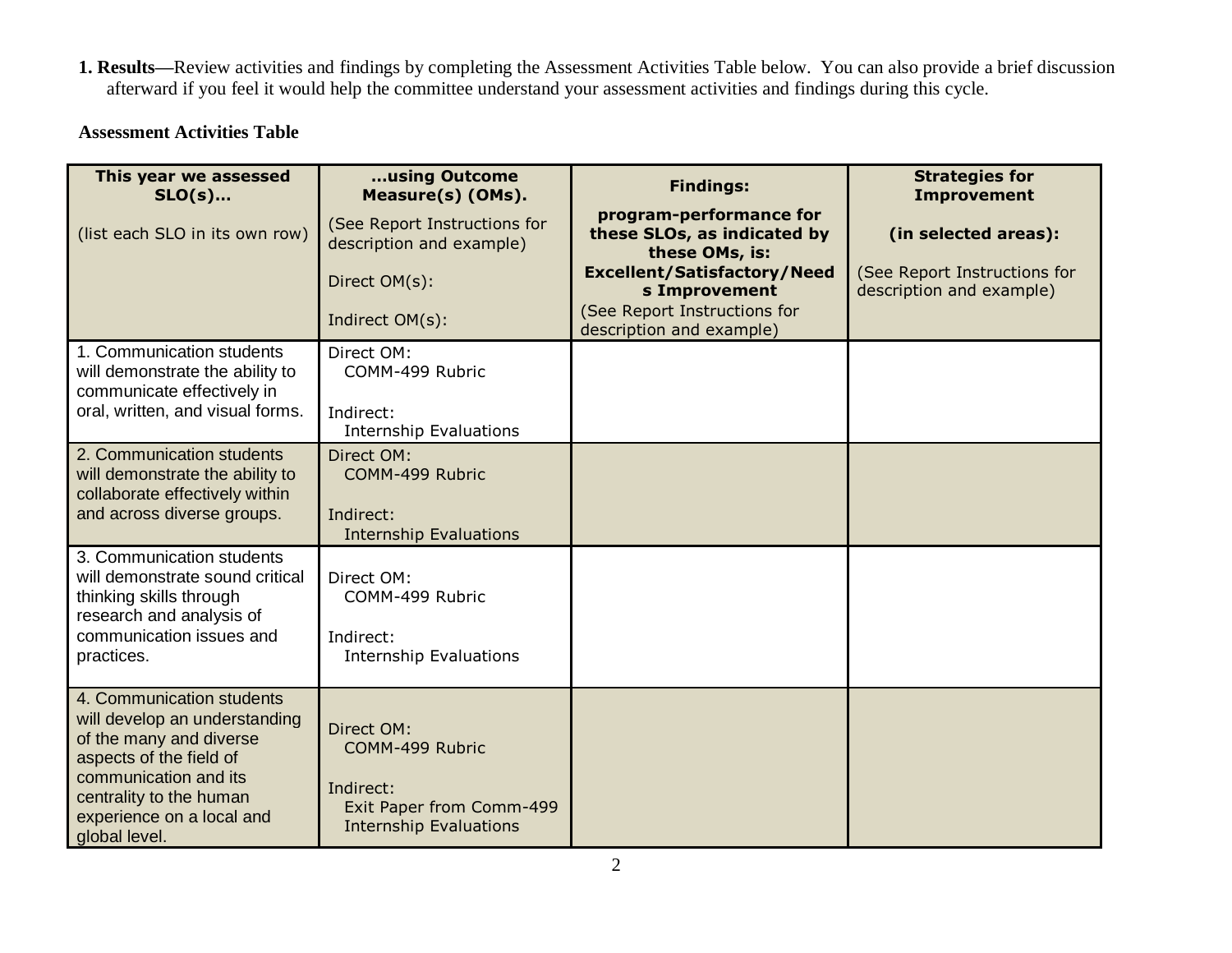**Discussion (Optional):** 

- 2. What **revisions**, if any, to department SLOs and /or outcome measures did you make from the previous plan?
- 3. **Plans** What learning objectives will you be assessing in the next cycle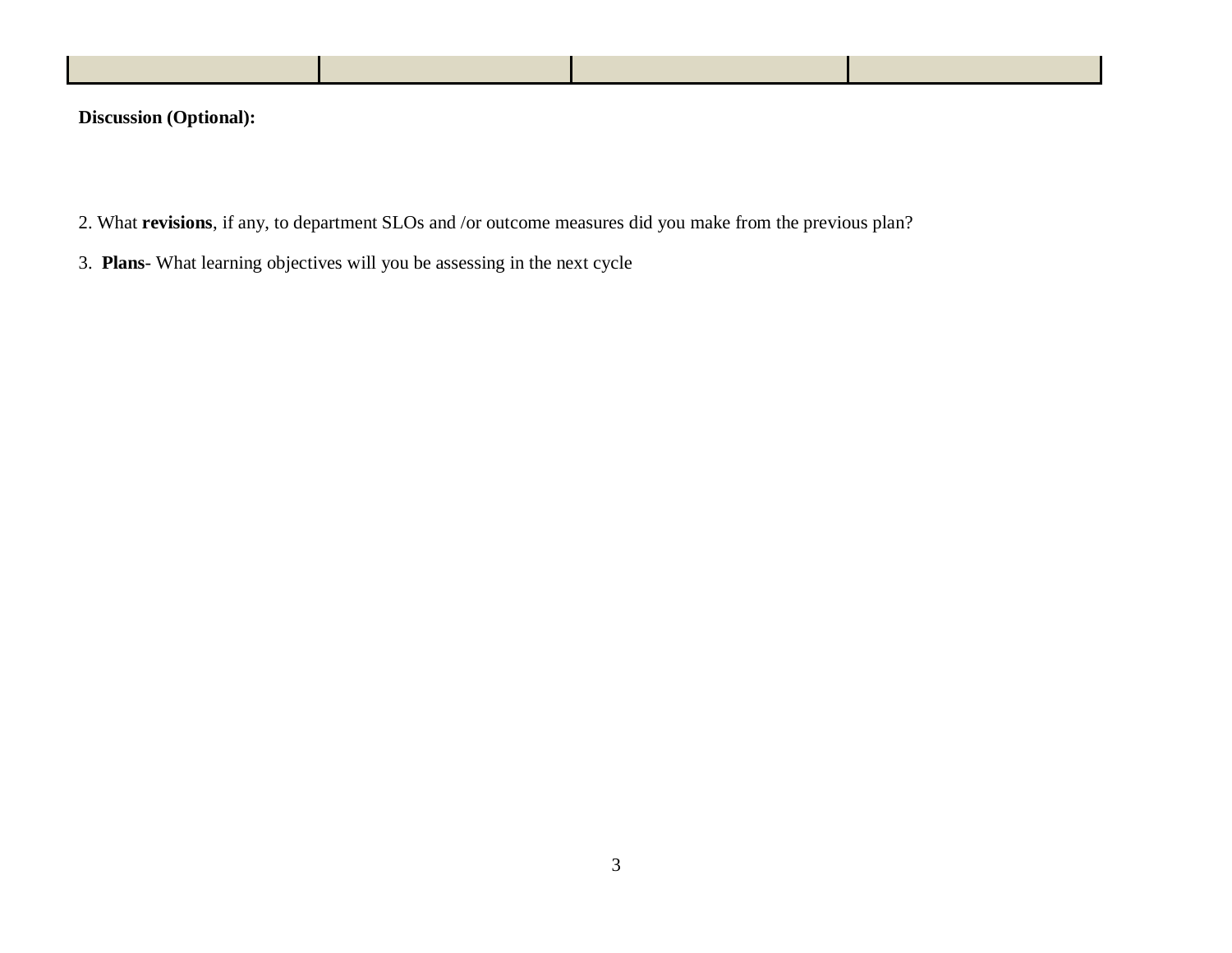Map II: Map Courses, Experiences and Activities to current Program/Department SLOs

Mark the courses/events/experiences/activities that currently address either Program SLOs or VU/Gen Ed SLOs for Gen Ed courses using the following:

Enter an I to indicate students are introduced to the SLO

**R** indicates the SLO is reinforced and students afforded opportunities to practice

**M** indicates that students have had sufficient practice and can now demonstrate mastery appropriate for the degree level

A indicates where evidence is collected and evaluated for program-level assessment as specified in the Departmental Assessment Plan

| Course/           | <b>Program/Department SLOs</b> |                |              |              |  |                              |
|-------------------|--------------------------------|----------------|--------------|--------------|--|------------------------------|
| <b>Experience</b> | $\mathbf{1}$                   | $\overline{2}$ | 3            | 4            |  |                              |
| Comm 100          |                                | I              | I            | I            |  |                              |
| <b>Comm 110</b>   |                                |                | I            |              |  |                              |
| <b>Comm 145</b>   |                                | I              |              | I            |  |                              |
| Comm 198          | R                              | $\mathbb{R}$   |              |              |  |                              |
| Comm 230          | R                              |                |              |              |  |                              |
| Comm 243          | R                              |                |              |              |  |                              |
| Comm 244          | R                              |                | $\mathbb{R}$ |              |  |                              |
| Comm 250          | R                              |                |              | ${\sf R}$    |  |                              |
| Comm 251          | R                              | R              |              |              |  |                              |
| <b>Comm 261</b>   |                                |                | $\mathsf{R}$ | R            |  |                              |
| <b>Comm 265</b>   | I                              | $\mathsf{R}$   | $\mathsf{R}$ |              |  |                              |
| <b>Comm 270</b>   |                                |                | I            | R            |  |                              |
| Comm 286          |                                | M              |              | M            |  |                              |
| <b>Comm 291</b>   |                                |                | $\mathbb{R}$ | R            |  |                              |
| Comm 299          | R                              |                | $\mathbb{R}$ |              |  |                              |
| Comm 301          |                                |                | $\mathbb{R}$ | $\mathbb{R}$ |  |                              |
| Comm 302          |                                |                | $\mathbb{R}$ | $\mathbf R$  |  |                              |
| Comm 311          |                                |                |              |              |  | *Not being regularly offered |
| Comm 320          |                                |                |              |              |  | *Not being regularly offered |
| <b>Comm 322</b>   | $\mathsf{R}$                   |                | $\mathsf{R}$ |              |  |                              |
| Comm 324          | M                              |                |              | R            |  |                              |
| <b>Comm 330</b>   | M                              |                | $\mathsf{R}$ |              |  |                              |
| Comm 345          |                                |                | $\mathsf{R}$ | $\mathsf{R}$ |  |                              |